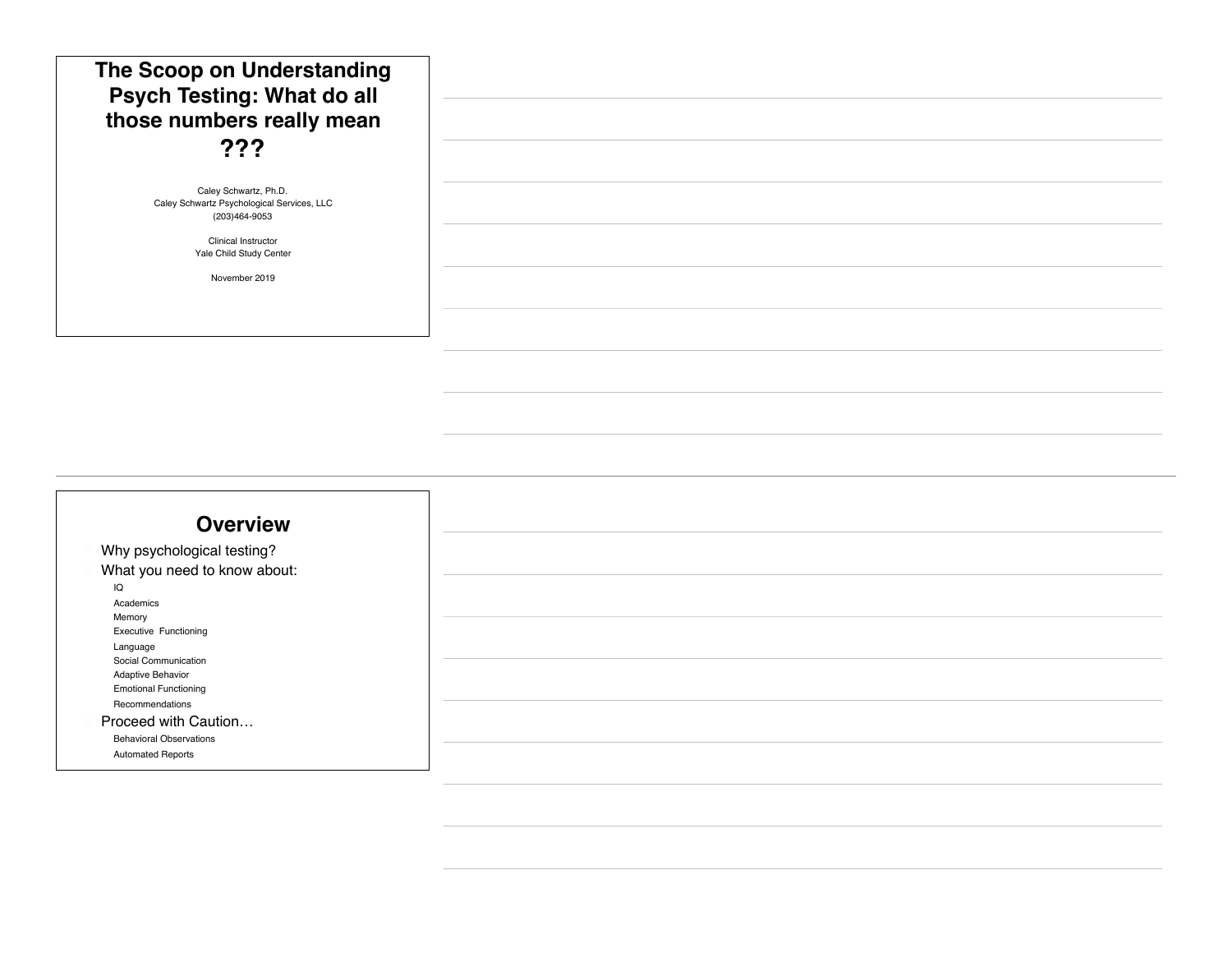## **Why Psychological Testing?**

**Tracking Progress** 

 $ADHD \leq \frac{1}{2}$ 

Conceptualizing difficulties:

Ex. My Child doesn't pay attention in school

Ex. My Child is aggressive at school

Academic and/or Social demands exceed ability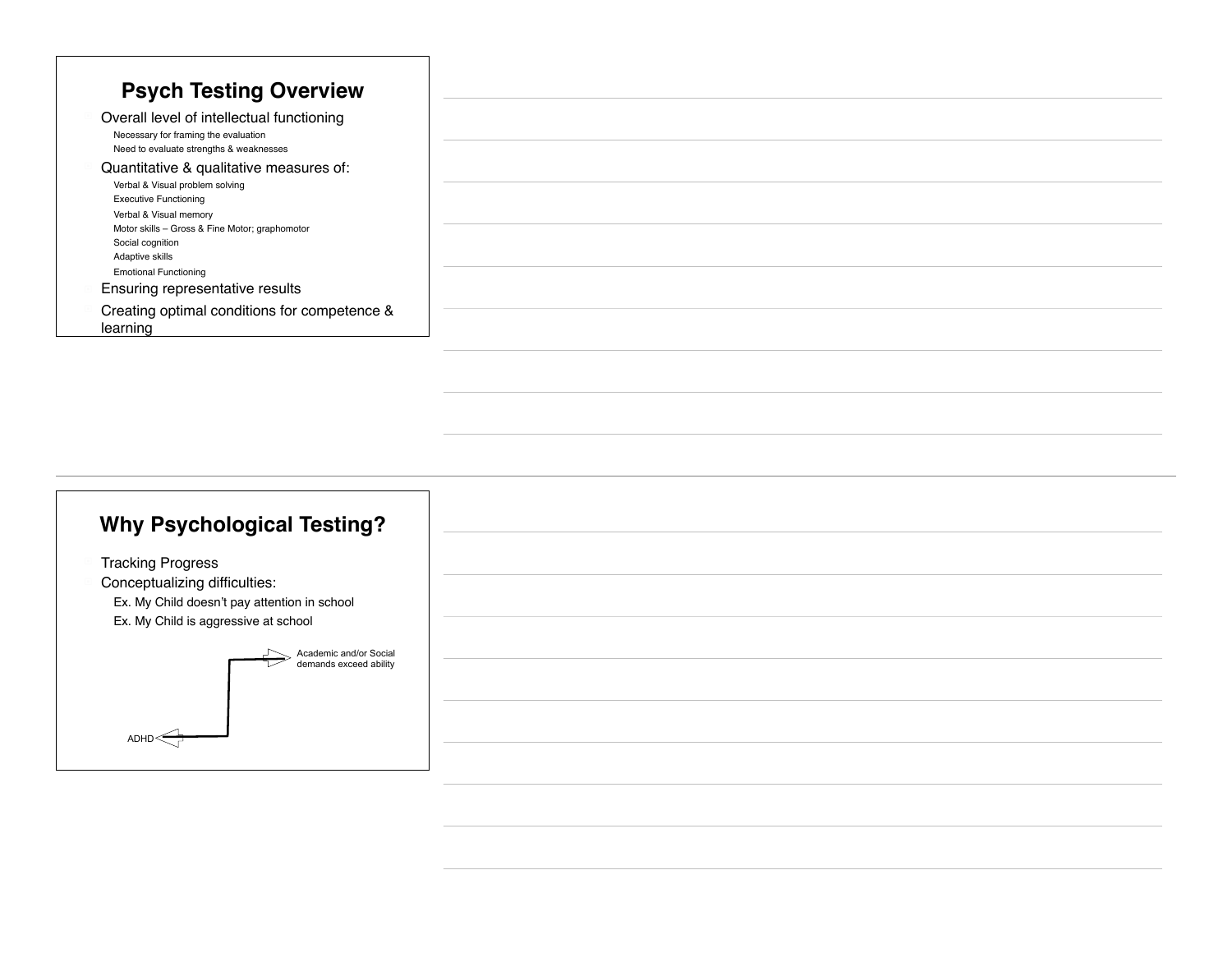|                               | <b>Why Psychological Testing?</b>                      |
|-------------------------------|--------------------------------------------------------|
|                               |                                                        |
| Congruent or incongruent?     | School performance and cognitive potential:            |
|                               | Johnny makes C's and D's no matter how much we         |
| push him, punish him, etc.    | Is Johnny's IQ commensurate with borderline potential, |
| or does he have an IQ of 110? |                                                        |
|                               | Changes how you approach case                          |
|                               |                                                        |
|                               |                                                        |
|                               |                                                        |
|                               |                                                        |

### **Why Psychological Testing?**

Measuring changes over time Certain factors (e.g., psychological, medical, etc.) can cause cognitive and academic functioning to change over time

Baselines are important for measuring progress/ regression

Standardized measures allow us to look at performance relative to same age/grade peers across the developmental trajectory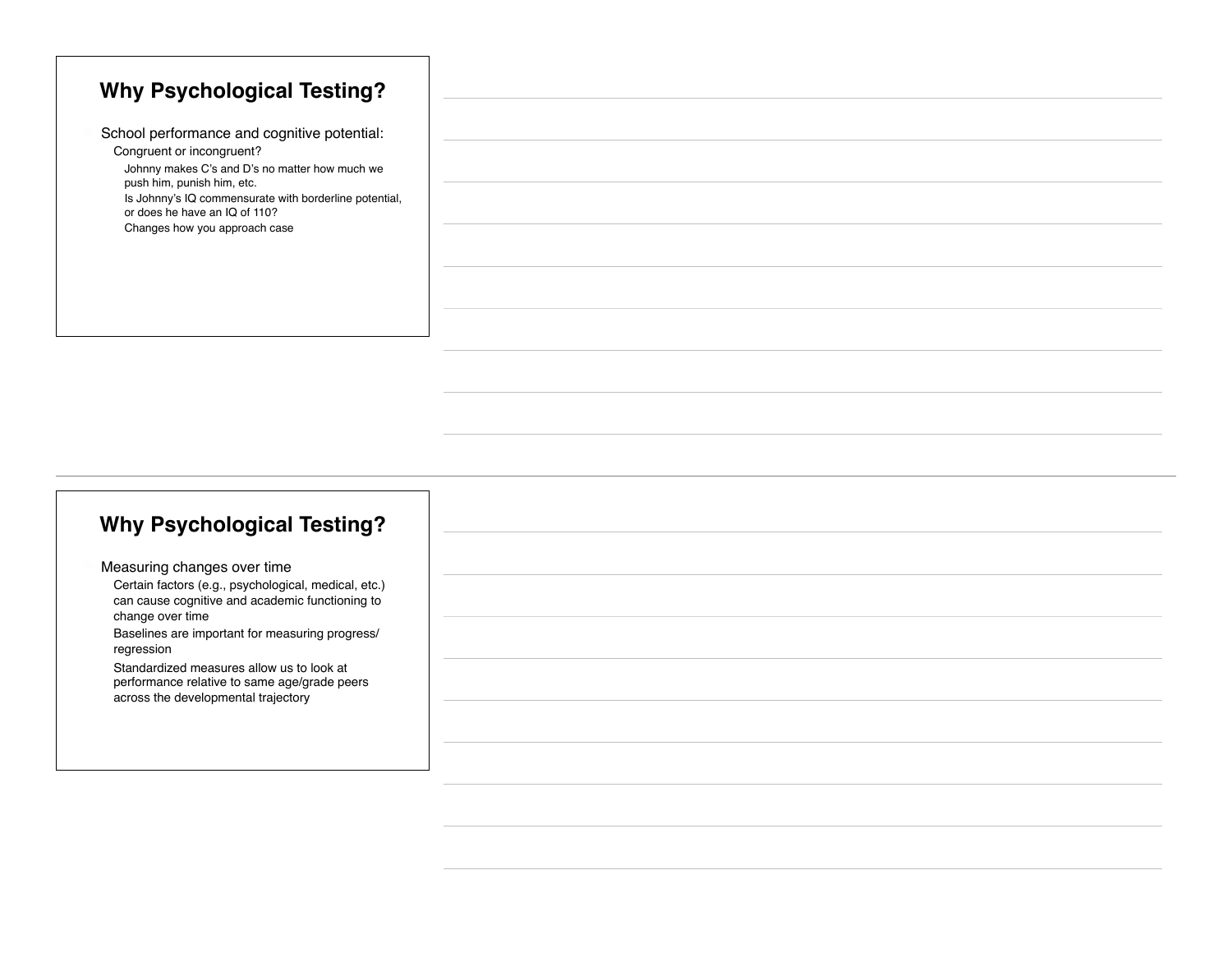

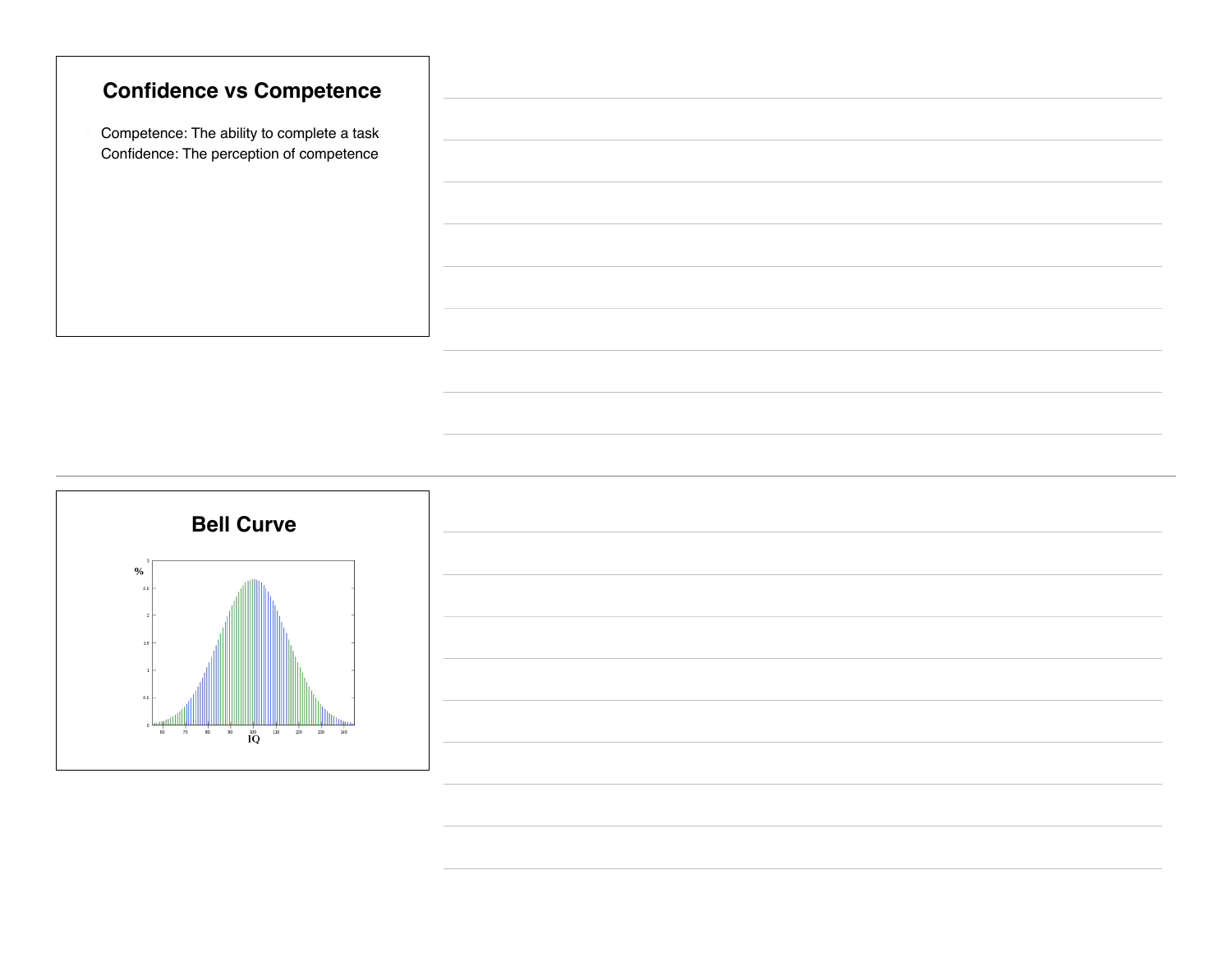#### **It's Not About the Numbers???**

- Numbers need to be placed within a context
- Everything needs to be interpreted and integrated, not just stated
- The examiner is crucial
- Getting to know your child is crucial
- There is no absolute face value of the number, it is understanding the number within the context
- The number helps to GUIDE interpretation and choice of other tests, but the numbers are NOT the interpretation

### **Understanding Each Child**

- Gathering information from the parent
- Choosing what tests to give
- Structuring testing to meet the needs of the child
- Interpreting results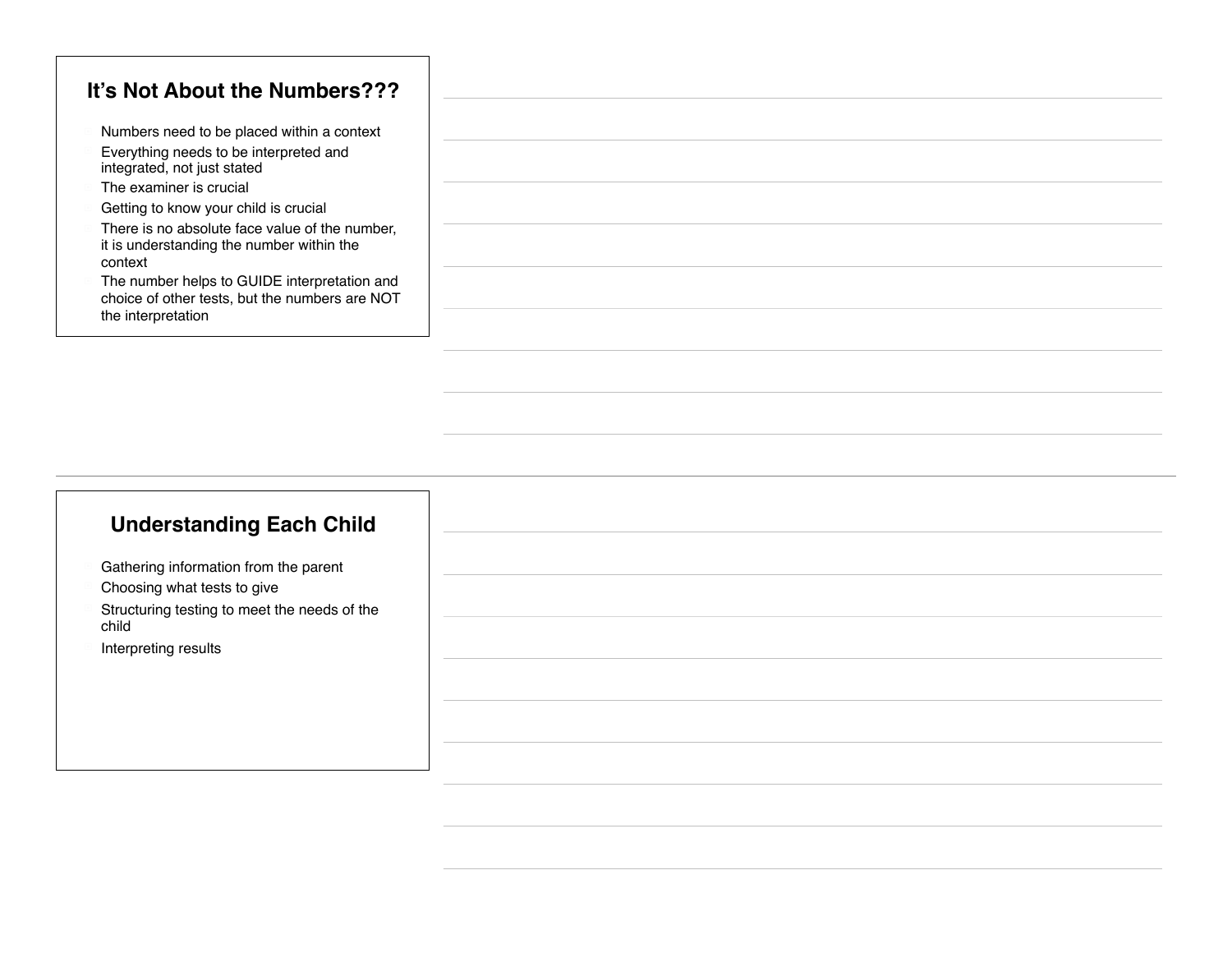| <b>Proceed with Caution:</b>                                                                                                                                                                              |
|-----------------------------------------------------------------------------------------------------------------------------------------------------------------------------------------------------------|
| <b>Behavioral Observation</b>                                                                                                                                                                             |
| "Johnny was unable to remain seated during the<br>evaluation. He frequently climbed under the table and<br>refused to look at the materials presented by the<br>examiner."                                |
| "Suzy was tearful throughout the examination. She<br>was very anxious about her performance on the<br>measures administered. She was unwilling to venture<br>a guess on items she felt she did not know." |
| "Mikey's blood sugar was measured during the<br>assessment and found to be 450."                                                                                                                          |
| All of these followed by these famous words:                                                                                                                                                              |
| "The results of this examination are believed to be a valid<br>estimate of Johnny/Suzy/Mikey's cognitive and academic<br>abilities."                                                                      |
|                                                                                                                                                                                                           |

### **The Real Use for Behavioral Observations**

- The numbers are not enough
- Good interpretation of test data is made in conjunction with observations of behavior
- Sometimes the most useful information is not IF the answer is right, but HOW the child came to his/her answer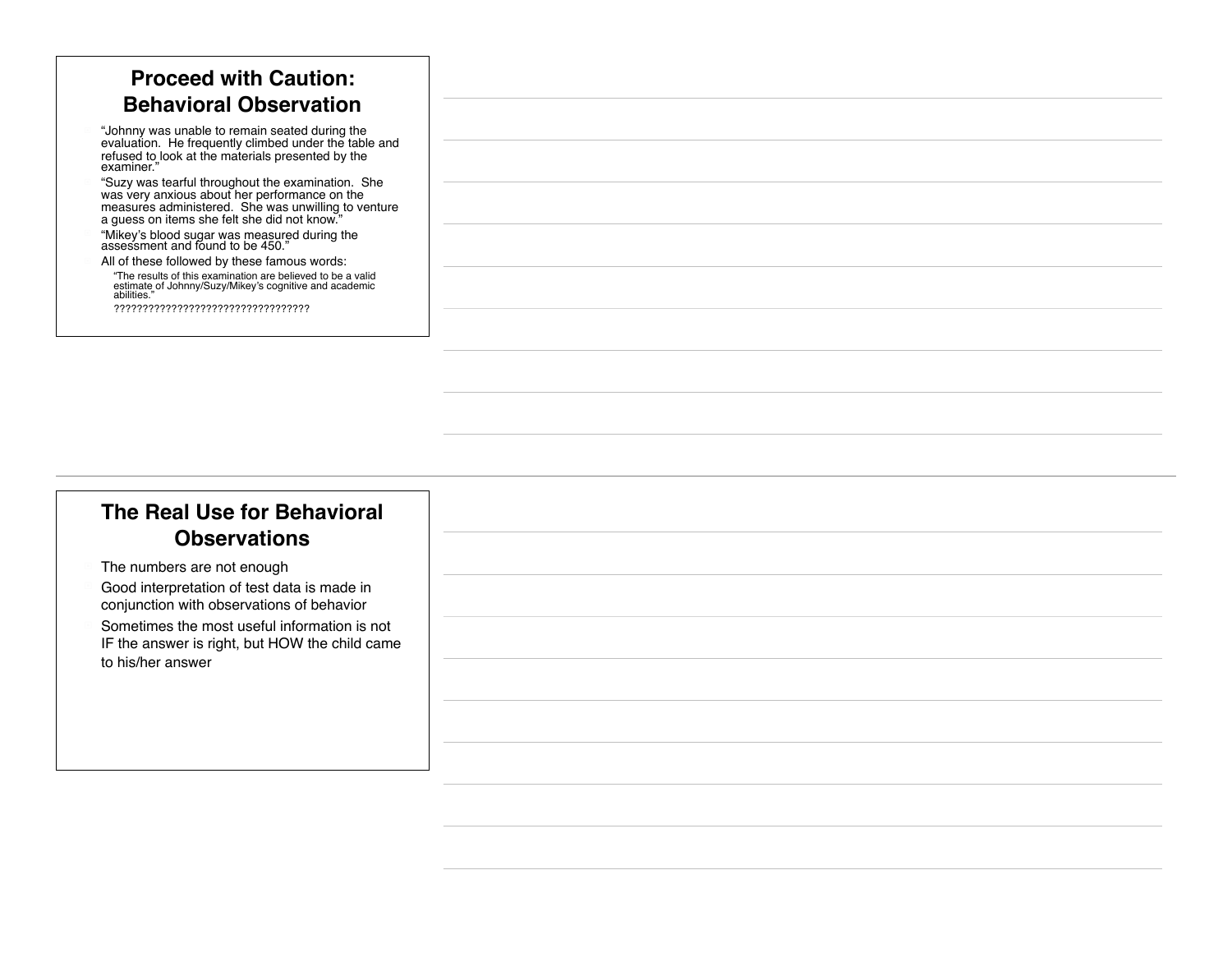#### **So What is the Point????**

- RECOMMENDATIONS!!!!!
- Testing is to get the answer the the question: How can we help?
- Good testing leads to diagnosis, but most importantly to recommendations for treatment and support in school, home, and in the community

### **Psychological Testing**

Developmental Evaluations: Where is child functioning across domains? ! ADL's, Motor Skills, Communication Good way to measure change in younger children and to set appropriate expectations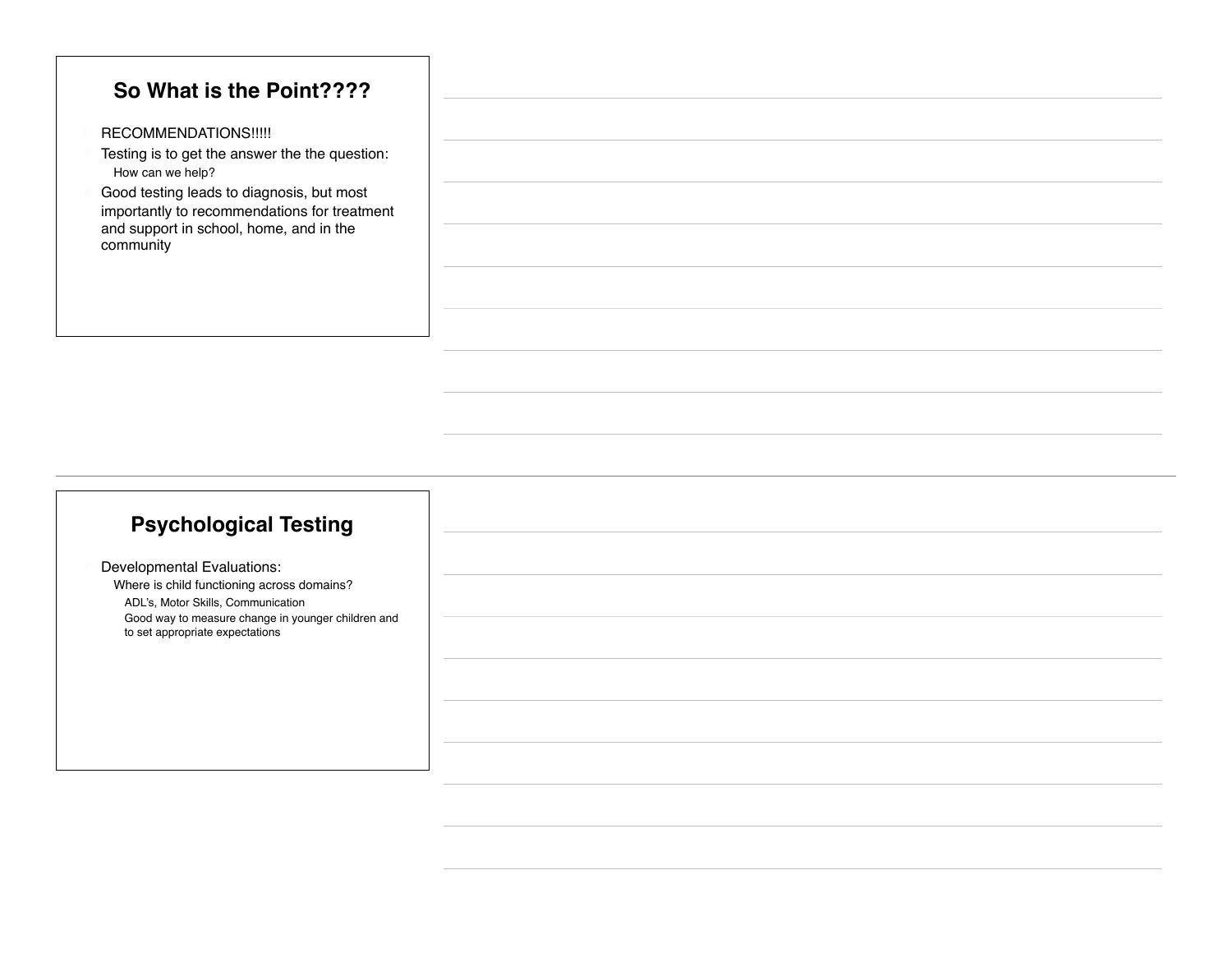### **What you Need to Know About IQ**

- ! **Wechsler Intelligence Scale for Children Fifth Edition (WISC-V)**
- ! Woodcock-Johnson Tests of Cognitive Ability (WJ Cognitive)
- Kaufman Assessment Battery for Children (KABC)

# Wechsler, 1939: "the aggregate or global capacity of the individual to act purposefully, to think rationally, and deal effectively with his environment" ! A sampling of abilities across domains, and should provide an idea of the potential of the individual for performance in other areas. **IQ**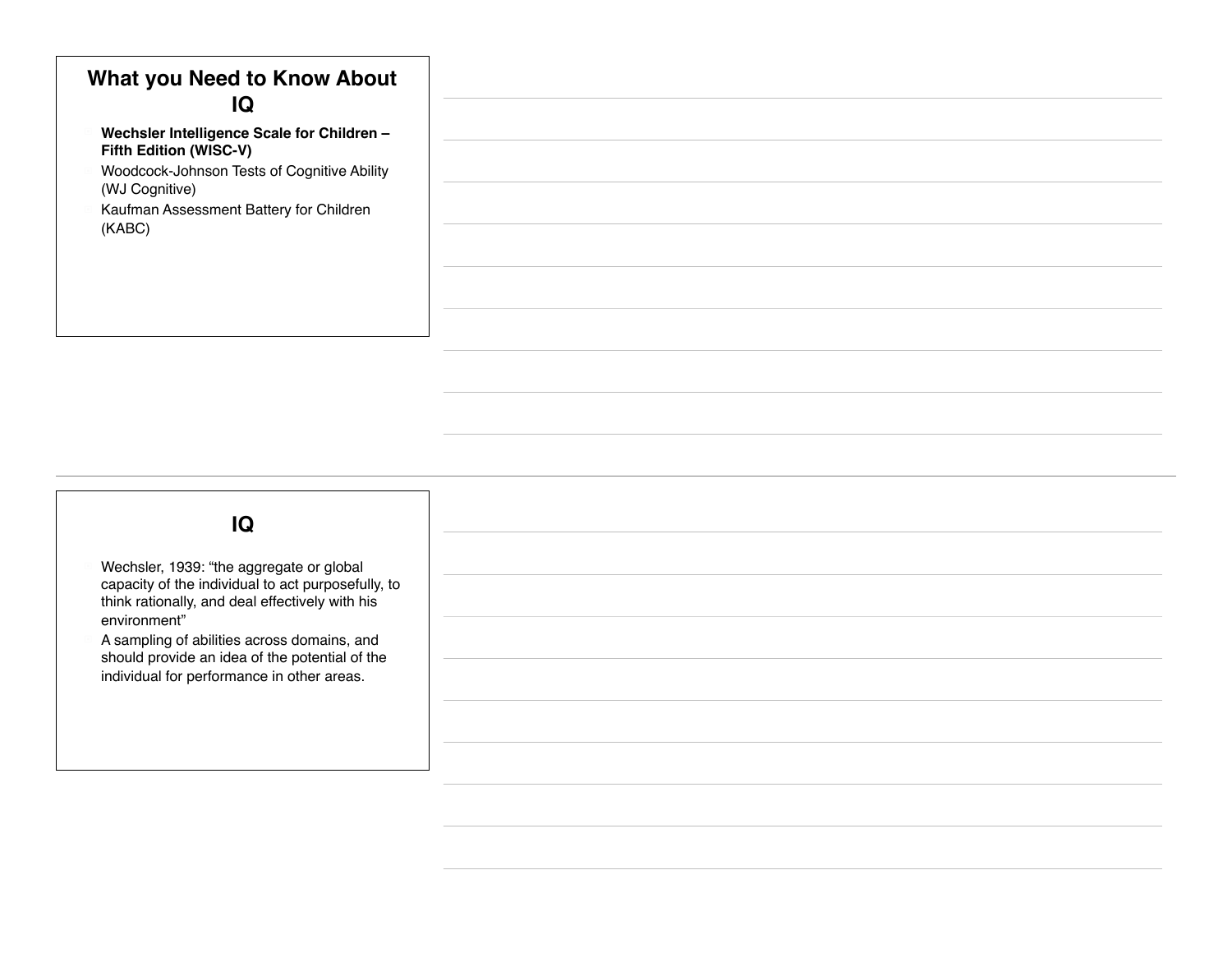#### **IQ and Disabilities**

- Measure of potential academic performance
- Not a measure of life success
- $\blacksquare$  Best as a measure of strengths and weaknesses to plan strategies for assistance

#### **WISC-V**

Yields:

Full Scale IQ (FSIQ) Verbal Comprehension Index (VCI) **Visual Spatial Index (VSI)** Fluid Reasoning Index (FRI) Working Memory Index (WMI) Processing Speed Index (PSI)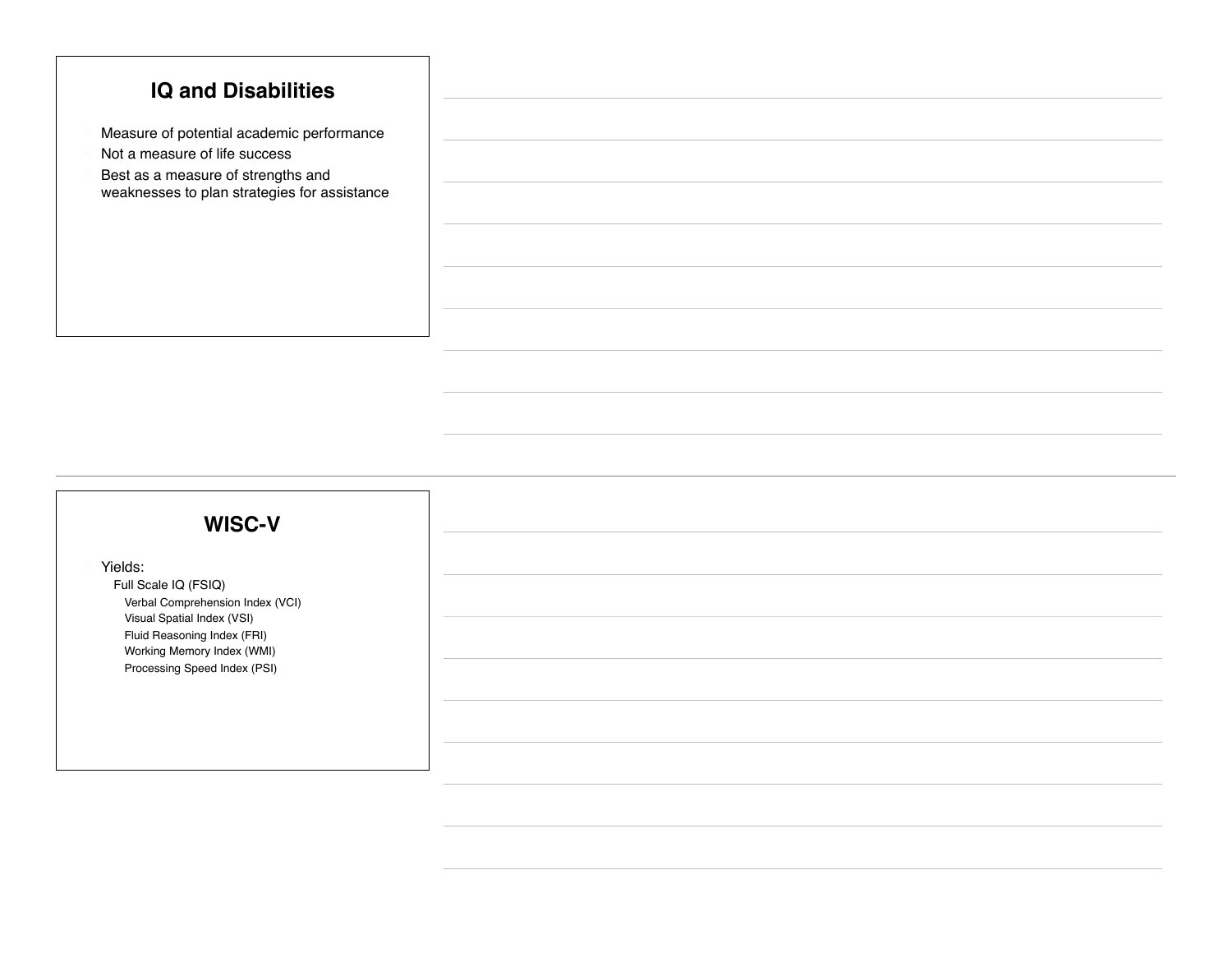| <b>True or False</b>                                                                             |
|--------------------------------------------------------------------------------------------------|
| Looking at the FSIQ provides a quick, easy, and<br>reliable estimation of the child's abilities. |
|                                                                                                  |
|                                                                                                  |
|                                                                                                  |
|                                                                                                  |

### **Academic/Achievement Testing**

- Measures academic ability by subject
- Measured against same age/grade peers across country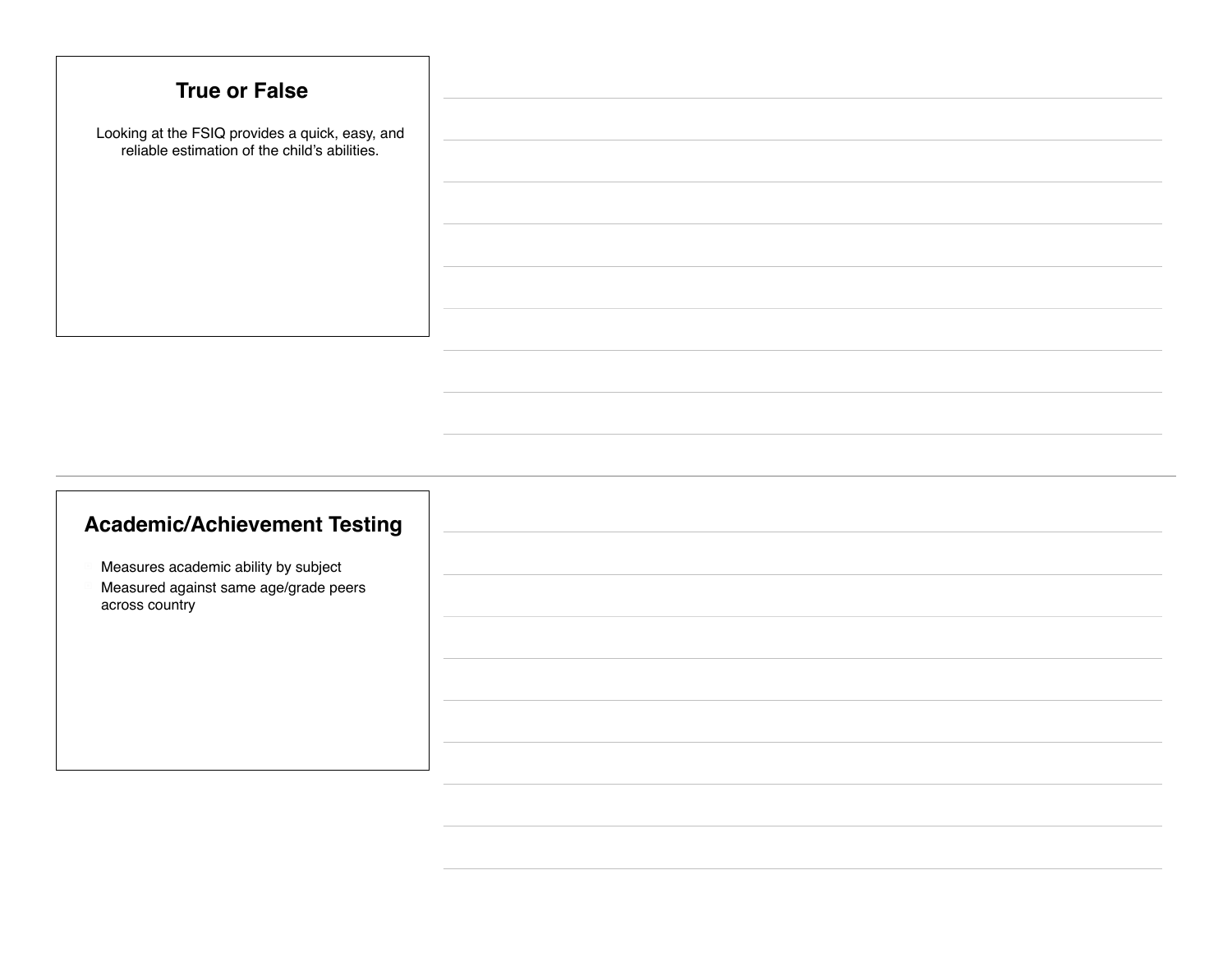| <b>Academics</b>                                                                                                               |
|--------------------------------------------------------------------------------------------------------------------------------|
|                                                                                                                                |
| Are scores generally commensurate with IQ?<br>Hover around IQ and Index scores, or is there a<br>discrepancy?                  |
| Is there one particular area of weakness or strength?<br>Important to consider both when planning for a child<br>in the school |
| Response to Intervention                                                                                                       |
|                                                                                                                                |
|                                                                                                                                |

#### **Academics**

- Wechsler Individual Achievement Test Third Edition (WIAT-III)
- ! Woodcock-Johnson Tests of Achievement (WJ Achievement)
- Kaufman Test of Educational Achievement -Third Edition (KTEA-3)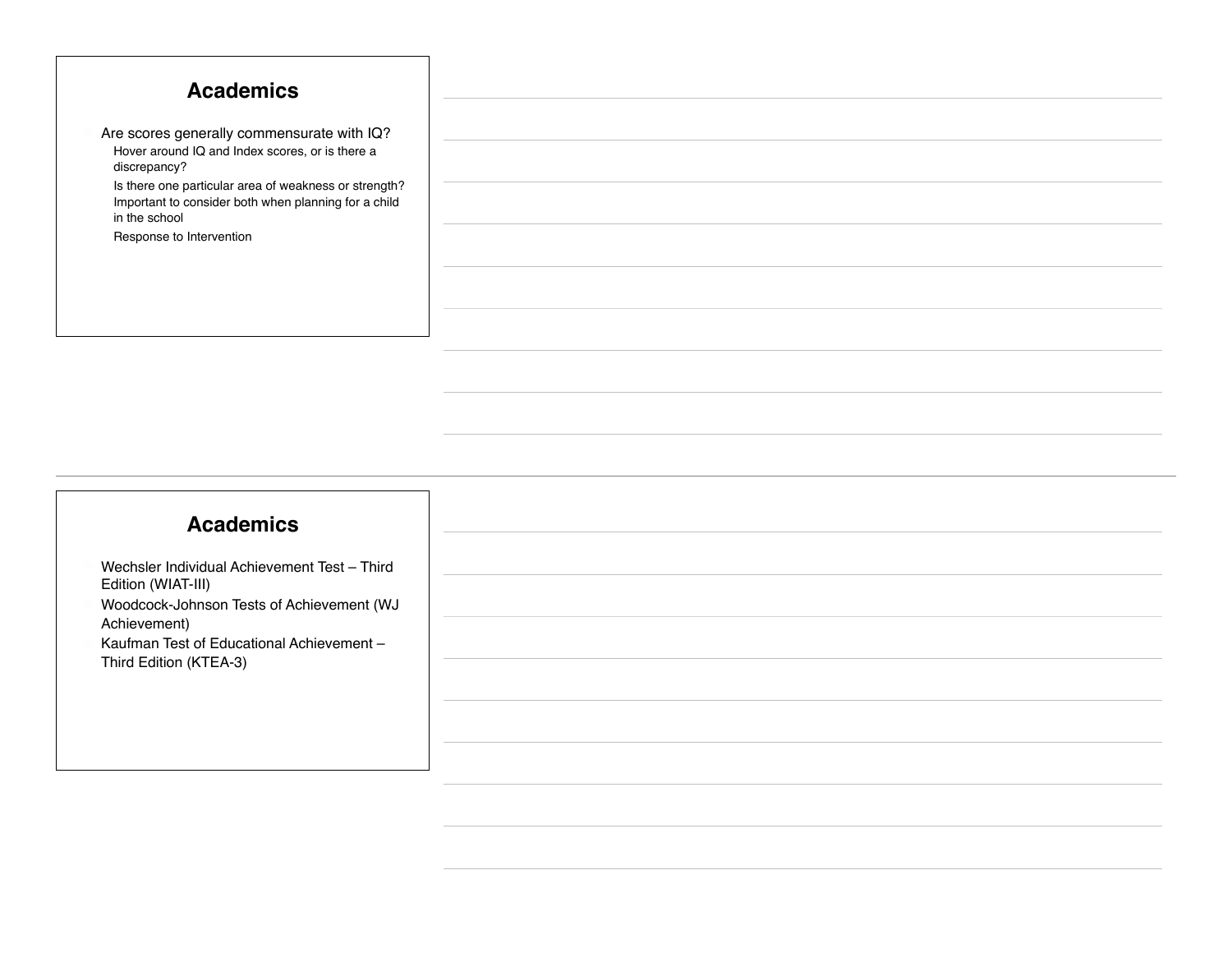| <b>Reading</b>                                                                     |
|------------------------------------------------------------------------------------|
|                                                                                    |
| Letter-Word/Sight Word Reading<br>Known words, sounding out advanced words         |
| Word Attack/Nonsense Word/ Decoding                                                |
| Pure measure of phonics - can you sound out?                                       |
| <b>Reading Comprehension</b>                                                       |
| Can you understand what you've read and answer<br>contextually relevant questions? |
| <b>Reading Fluency</b>                                                             |
| L/W Reading                                                                        |
| Decoding                                                                           |
|                                                                                    |

### Calculation/Arithmetic **Basic Calculations** ! Understanding of math facts, ability to purely calculate ! Provides opportunity to pinpoint areas of difficulty Math Concepts & Applications / Applied Math Word problems ! Ability to extrapolate math facts into real-world situations Can contain reading comprehension.... **Math**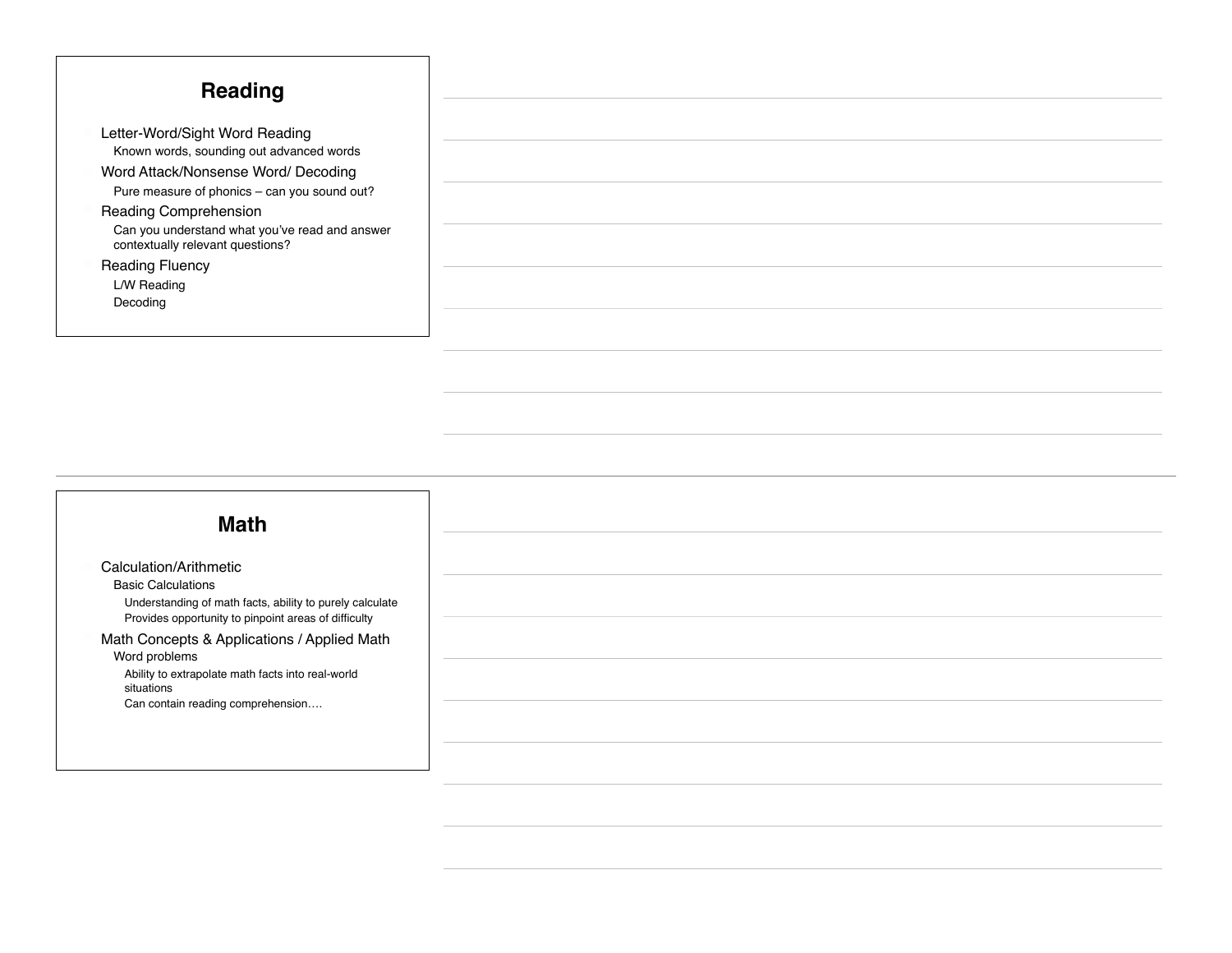| Writing                                                           |
|-------------------------------------------------------------------|
|                                                                   |
| Spelling                                                          |
| Important to look at handwriting, and understanding<br>of phonics |
| Sentences                                                         |
| Examine grammar, fill in the blank, construction of<br>ideas      |
| Composition                                                       |
| Ability to string together sentences logically and                |
| ability to convey an idea in writing                              |
|                                                                   |
|                                                                   |

### **Memory**

- Wide Range Assessment of Memory and Learning (WRAML2)
- ! Children's Memory Scale (CMS)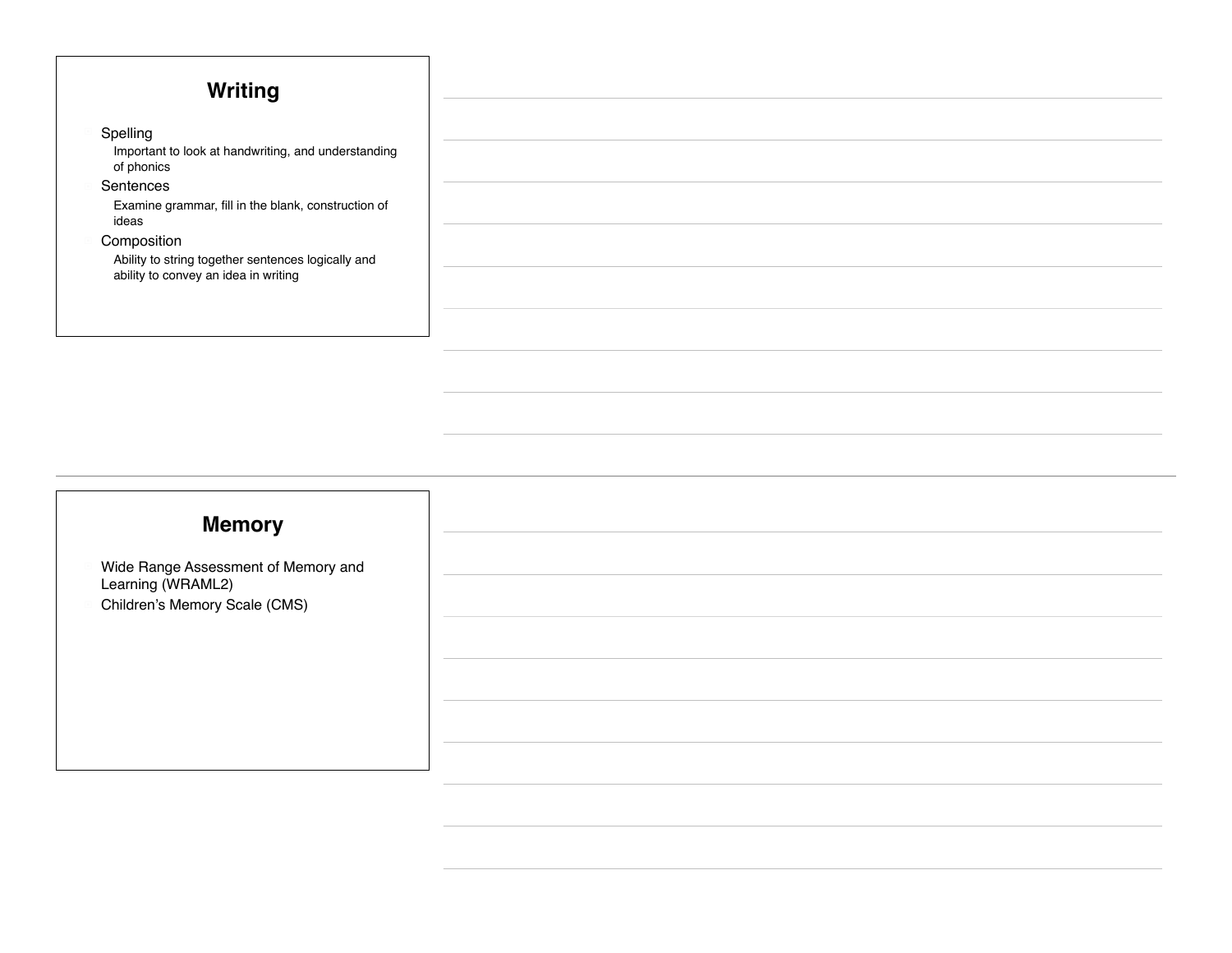| <b>Memory</b>                          |
|----------------------------------------|
|                                        |
| Immediate Verbal Memory                |
| Delayed Verbal Memory                  |
| Recognition                            |
| Recall                                 |
| Immediate Visual Memory                |
| Delayed Visual Memory                  |
| Recognition                            |
| Working Memory/Attention/Concentration |
|                                        |
|                                        |
|                                        |

### **Executive Functioning**

NEPSY

! DKEFS

! BRIEF

Planning

**Organization** 

Problem Solving **Flexibility** 

Set Switching

**Inhibition** 

**Attention**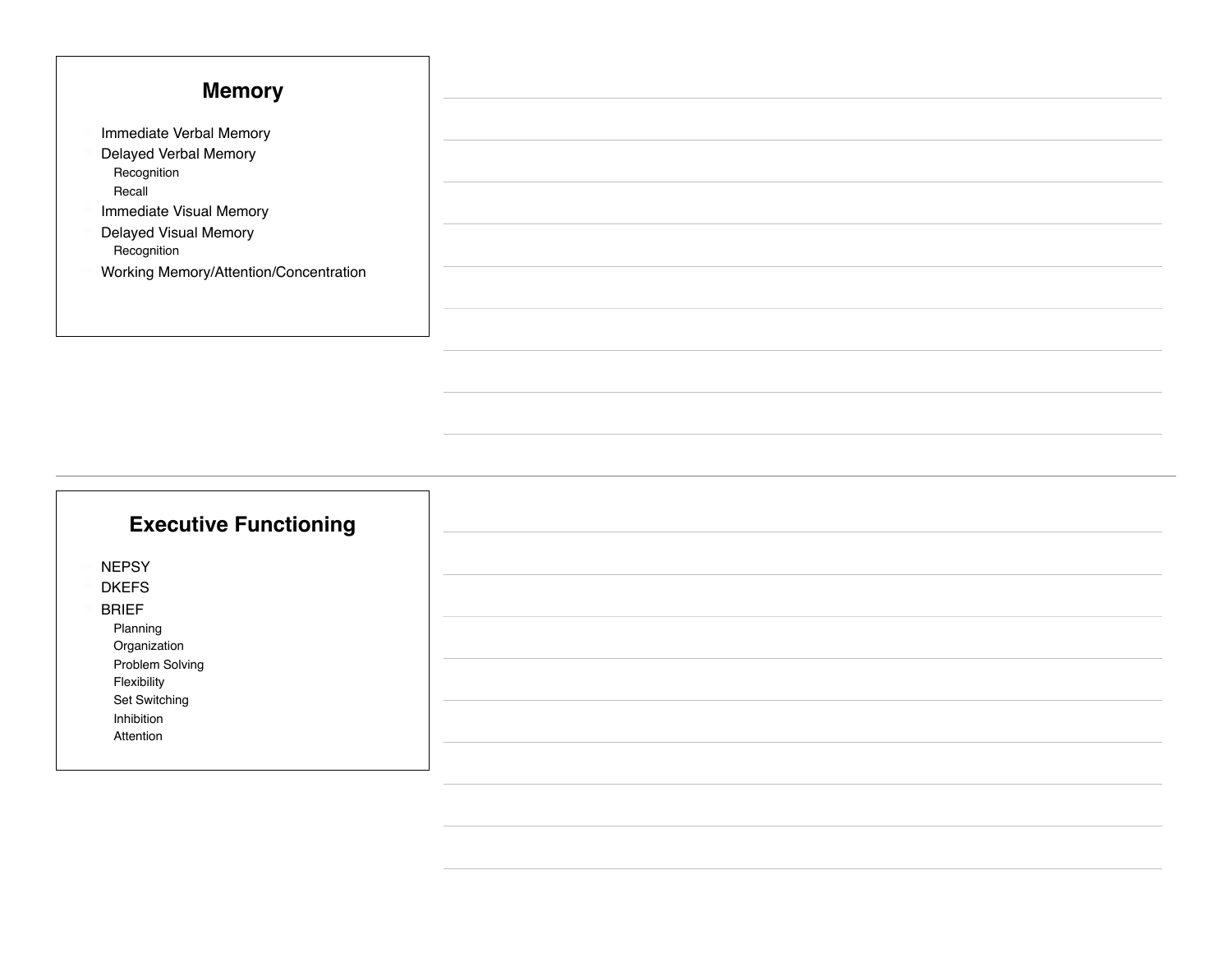### **Language Evaluations**

- $\blacksquare$  Impact of language is essential in any therapeutic case.
- Tests usually evaluate expressive and receptive language.
- Be careful in looking at a naming measure as expressive language – not necessarily the same thing.

#### **Social Communication**

| Autism Diagnostic Observation Schedule (ADOS)     |
|---------------------------------------------------|
| Semi-structured play/interview session eliciting: |
| Communication                                     |
| Words/phrases/speech                              |
| Echolalia & scripting                             |
| Requesting (e.g., gestures, eye contact, speech)  |
| Conversation (e.g. reciprocal exchanges on topic) |
| Socialization & Play                              |
| Eye contact; joint attention; shared affect       |
| Social engagement; reciprocity conversation       |
| Functional and symbolic play                      |
| Stereotypical and Repetitive Behaviors            |
| Sensory interests                                 |
| Repetitive behaviors, circumscribed interests     |
| Self-injurious behaviors                          |
|                                                   |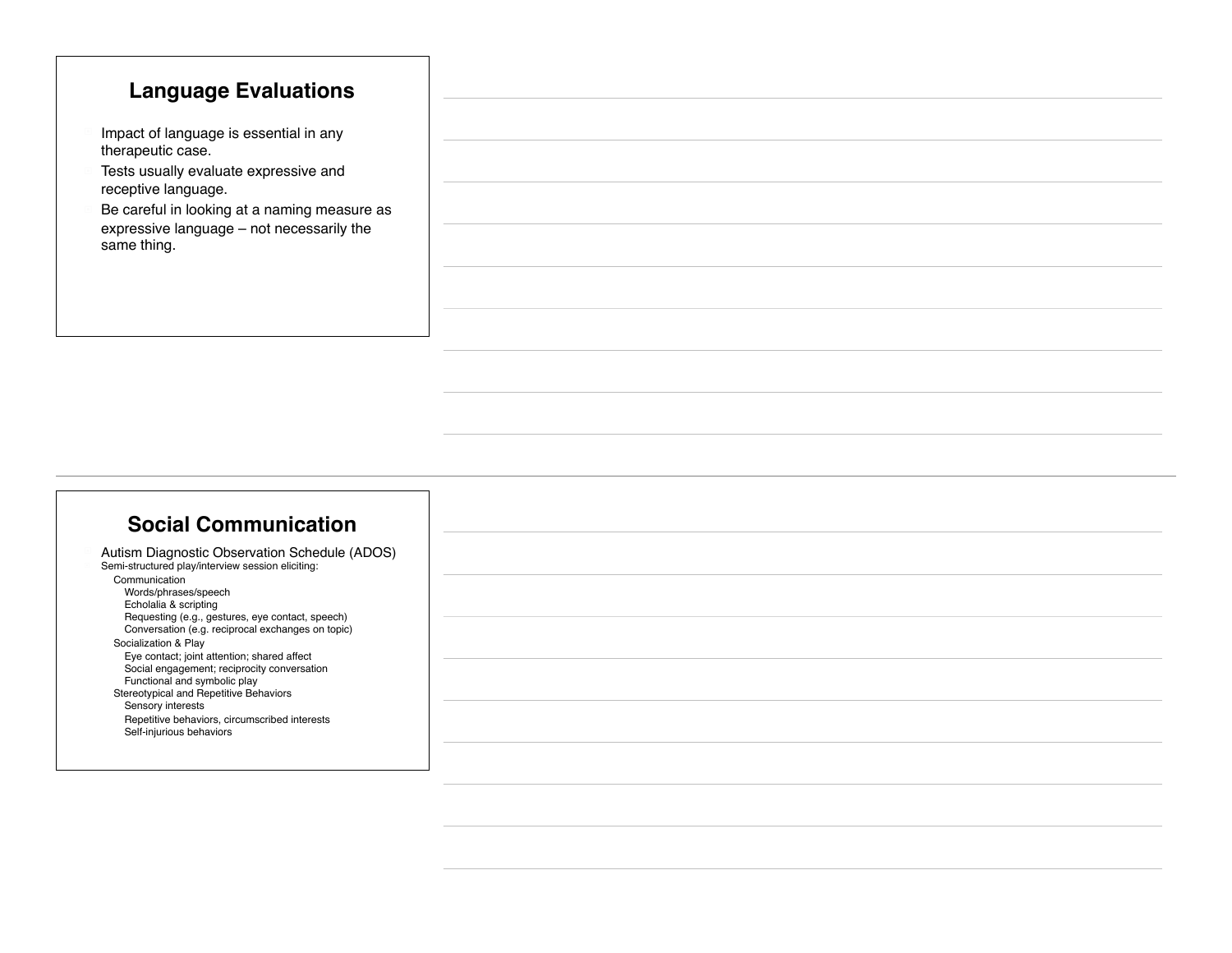

### **Social Thinking**

- Perspective Taking
- Self- and Other-Awareness
- Dynamic Thinking
- **Memory Sharing**
- **Building Conversations**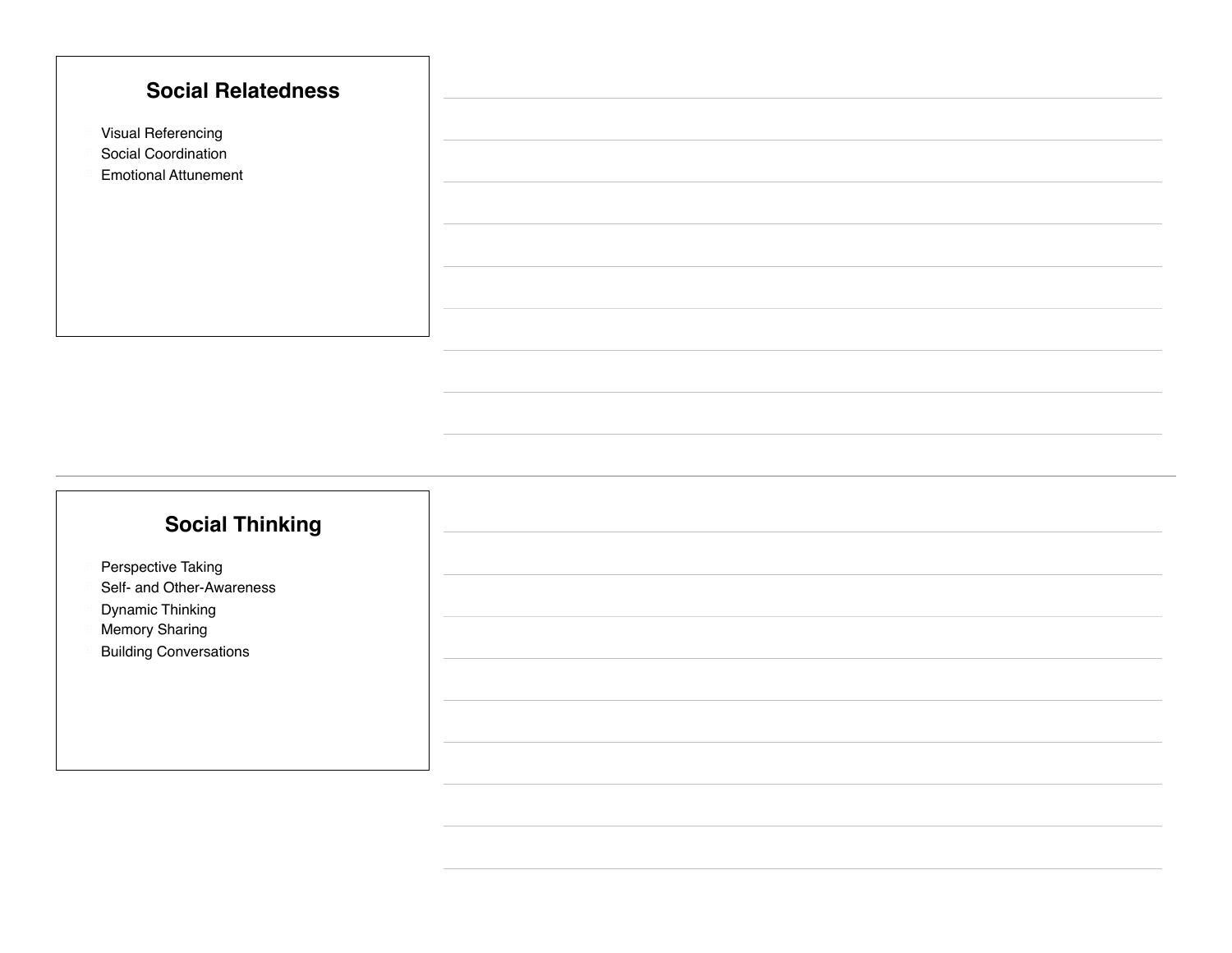| <b>Adaptive "Real Life" Skills</b>                                                                                                     |
|----------------------------------------------------------------------------------------------------------------------------------------|
|                                                                                                                                        |
| Adaptive Behavior: capacity for personal & social<br>self-sufficiency in real-life situations<br>Importance: Independent living skills |
|                                                                                                                                        |
| Vineland Adaptive Behavior Scales:<br>Communication                                                                                    |
| Daily Living Skills<br>Socialization Skills                                                                                            |
| <b>Motor Skills</b><br>Adaptive Functioning very important in diagnosing                                                               |
| Intellectual Disability and Autism Spectrum<br><b>Disorders</b>                                                                        |
|                                                                                                                                        |
|                                                                                                                                        |

### **Emotional Functioning**

- Parent- and child-report measures Ex. BASC-3
- **Clinical Interviews**
- **Projective Testing** 
	- **Anxiety**

**Depression** 

Idiosyncratic way of viewing/interpreting the environment or experiences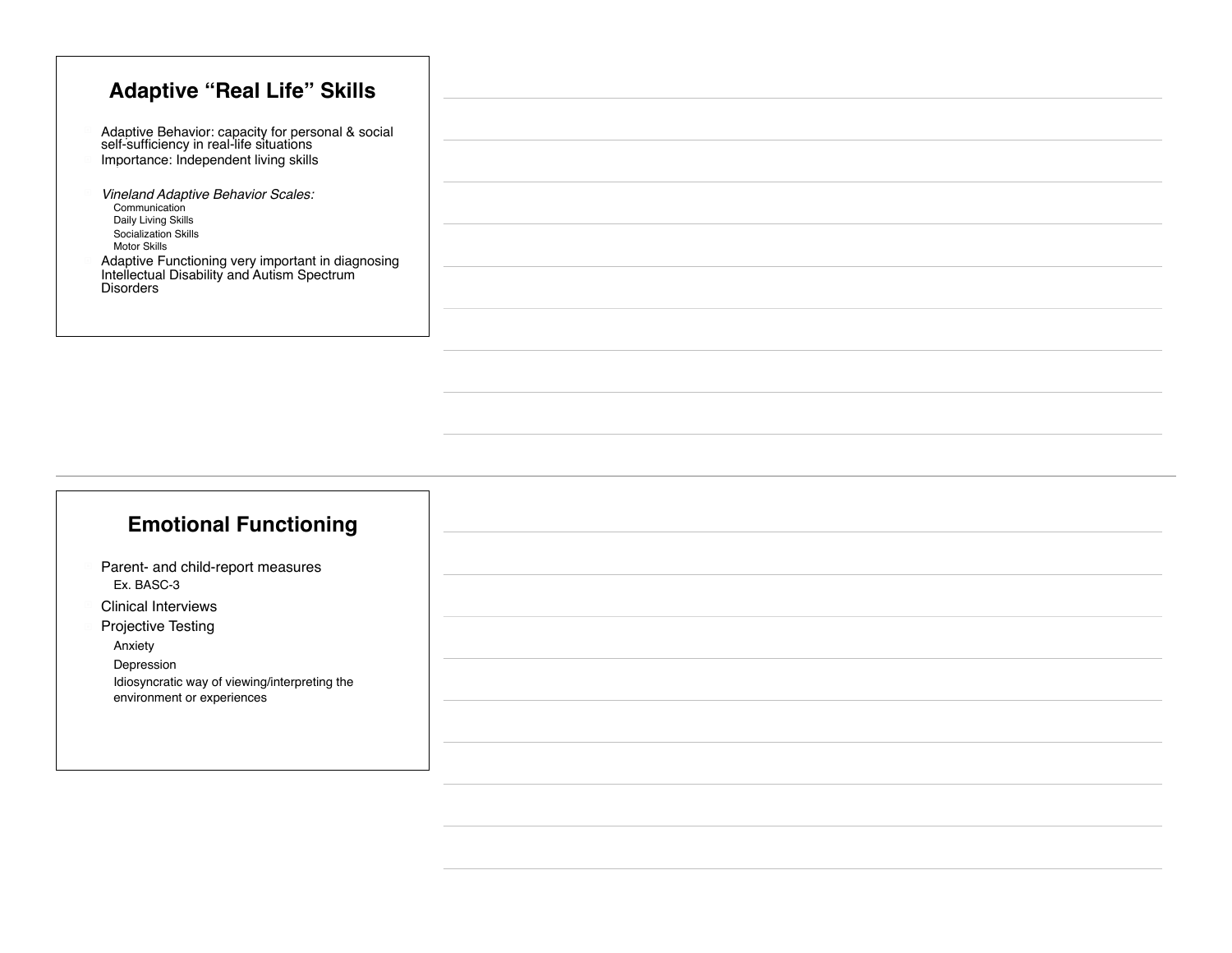#### **Proceed with Caution**

Automated reports

Look for reports that make no sense.

" "Suzy obtained a Scaled Score of 67 on this measure, placing her in the High Average range." If appendix of scores is provided, cross-check the numbers.

If no numbers are provided (only qualitative descriptions), call the examiner and request them.

#### **So What is the Point????**

#### RECOMMENDATIONS!!!!!

- Testing is to get the answer the the question: How can we help?
- Good testing leads to diagnosis, but most importantly to recommendations for treatment and support in school, home, and in the community